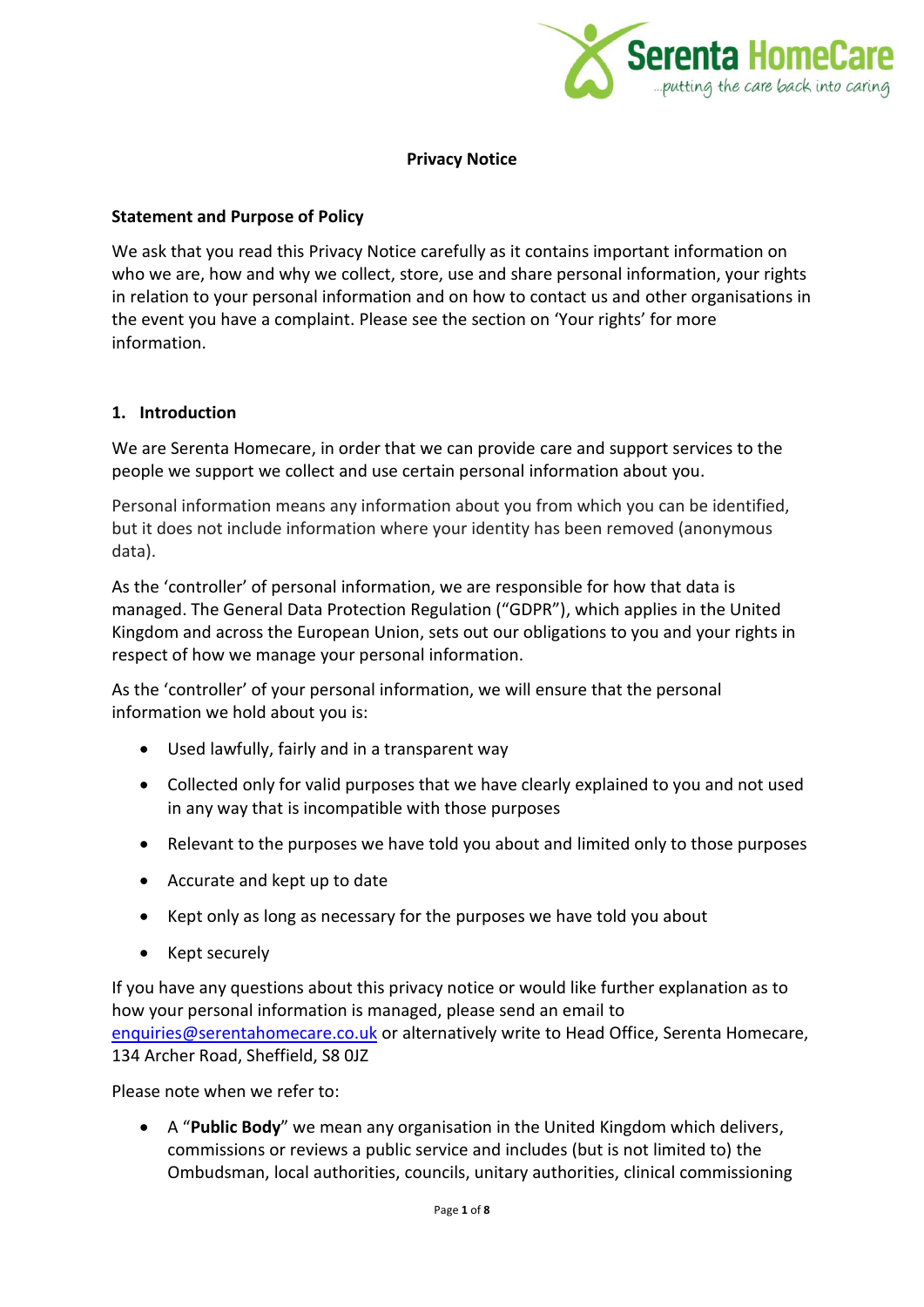groups, health and social care trusts, the National Health Service as well as their arm's length bodies and regulators.

• A "**Social or Health Care Professional**" we mean any person who provides direct services, acts as consultant or is involved in the commission of your healthcare or social care services, including (but not limited to) your General Practitioner (GP), dental employees, pharmacists, nurses and health visitors, clinical psychologists, dieticians, physiotherapists, occupational therapists, hospital employees, social workers and other care and support related professionals.

### **2. The Personal Information We Collect and Use In Relation to People Who Enquire About and Use Our Services**

### **2.1 Information Collected by Us**

When you enquire about our care and support services and during the course of providing care and support services to you, we collect the following personal information when you provide it to us:

- Your name, home address, key safe numbers, date of birth and contact details (including your telephone number, email address and emergency contacts (i.e. name, relationship and home and mobile numbers for significant others named by you, family or other
- Your allergies and any medical, physical, or psychological conditions and in particular your care needs
- Your likes, dislikes and lifestyle preferences (including your religious beliefs or other beliefs of a similar nature, racial or ethnic origin and sexuality (so far as they relate to providing you with suitable care)
- Credit or direct debit details (if you pay for some or all of our services using one of these methods)

# **2.2 Information Collected from Other Sources**

We also obtain personal information from other sources such as:

- Your allergies and any medical, physical or mental conditions and in particular your care and support needs, from any appropriate external Social or Health Care Professionals (including your GP)
- Your name, home address, date of birth, contact details, needs assessments and financial assessments from any appropriate external Social or Health Care Professionals (including any relevant public body regardless of whether you are publicly funded)
- Your likes, dislikes and lifestyle preferences (including your religious beliefs or other beliefs of a similar nature, racial or ethnic origin and sexuality so far as they relate to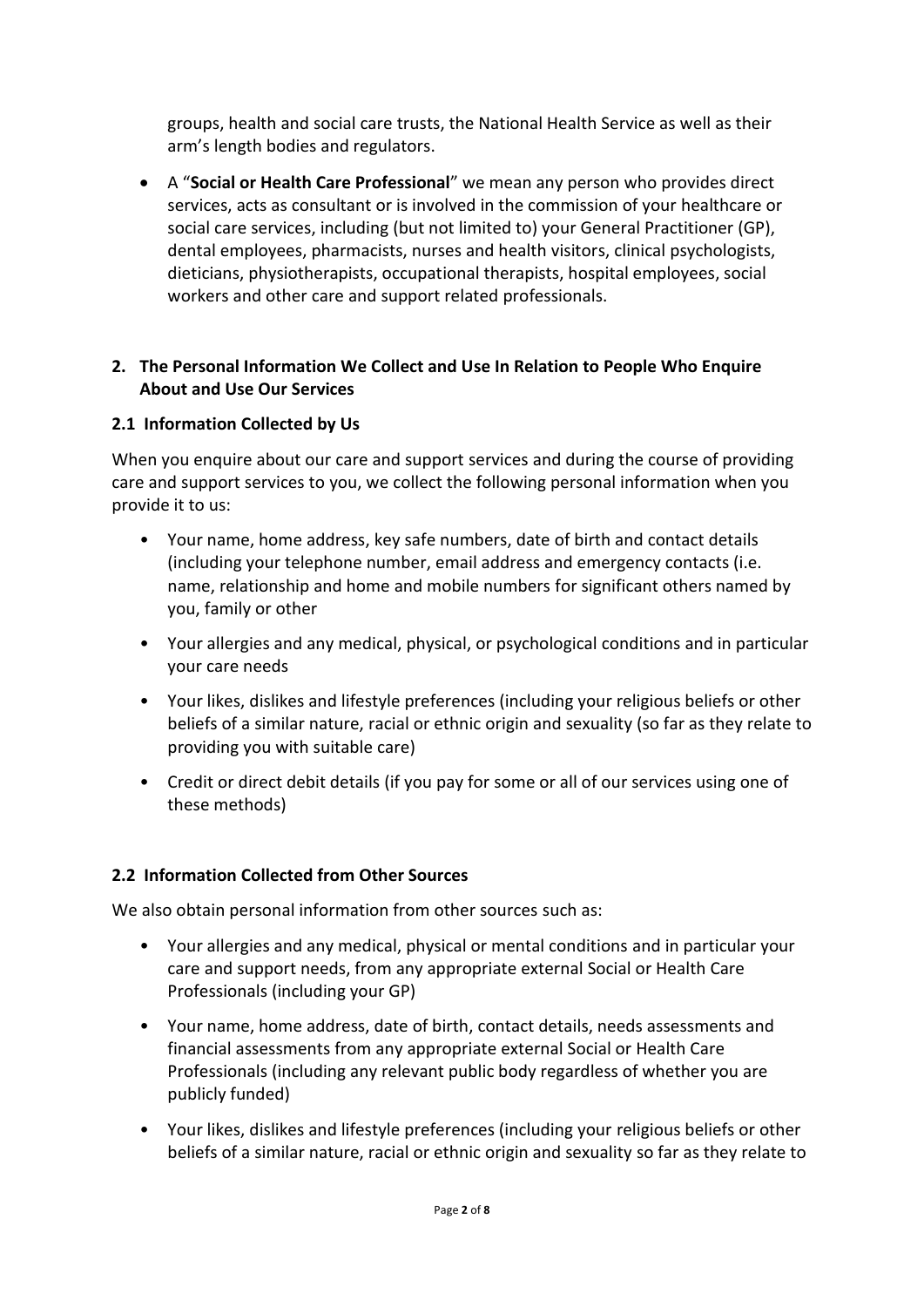providing you with suitable care) from your family, friends and any other person you have nominated as your representative

• Your Attorney or Deputy (if applicable)

# **3. How We Use Your Personal Information**

We use your personal information to:

- Prepare, review and update a suitable care plan, describing the nature and level of care and support services which you have requested we supply to you
- To communicate with you, your representatives and any appropriate external Social or Health Care Professionals about your individual needs and personalise the service delivered to you
- Make reasonable adjustments, when required, to meet your individual needs and to ensure we have suitable facilities to ensure your safety
- Invoice you for the care and support services in accordance with our Terms and **Conditions**
- Carry out quality assurance procedures, review our service and improve our customer experience (please note that feedback can also be provided anonymously)

# **4. Who We Share Your Personal Information With**

We regularly share your medical information with appropriate external Social or Health Care Professionals (including your GP and pharmacist) and any individuals you have nominated as your representative. This data sharing enables us to establish the type of care and support you need. It also allows us to design the right care package to suit your individual circumstances, including if (in future) you decide to receive care from an alternative provider.

We will share personal information with law enforcement or other authorities if required by law. This includes information required by public bodies to evidence our compliance with the applicable regulatory framework. We are also required to share personal information with external Social or Health Care Professionals, including public bodies and local safeguarding groups (in some circumstances) to ensure your safety.

We will not share, sell or trade your personal information with any other third party.

# **5. Whether Information Has to be Provided By You, and if so Why?**

The provision of your medical, physical or mental condition is necessary to enable us to create a care plan and to provide you with suitable care and support services. Without this information, we will not be able to assess your care needs or provide any care services to you.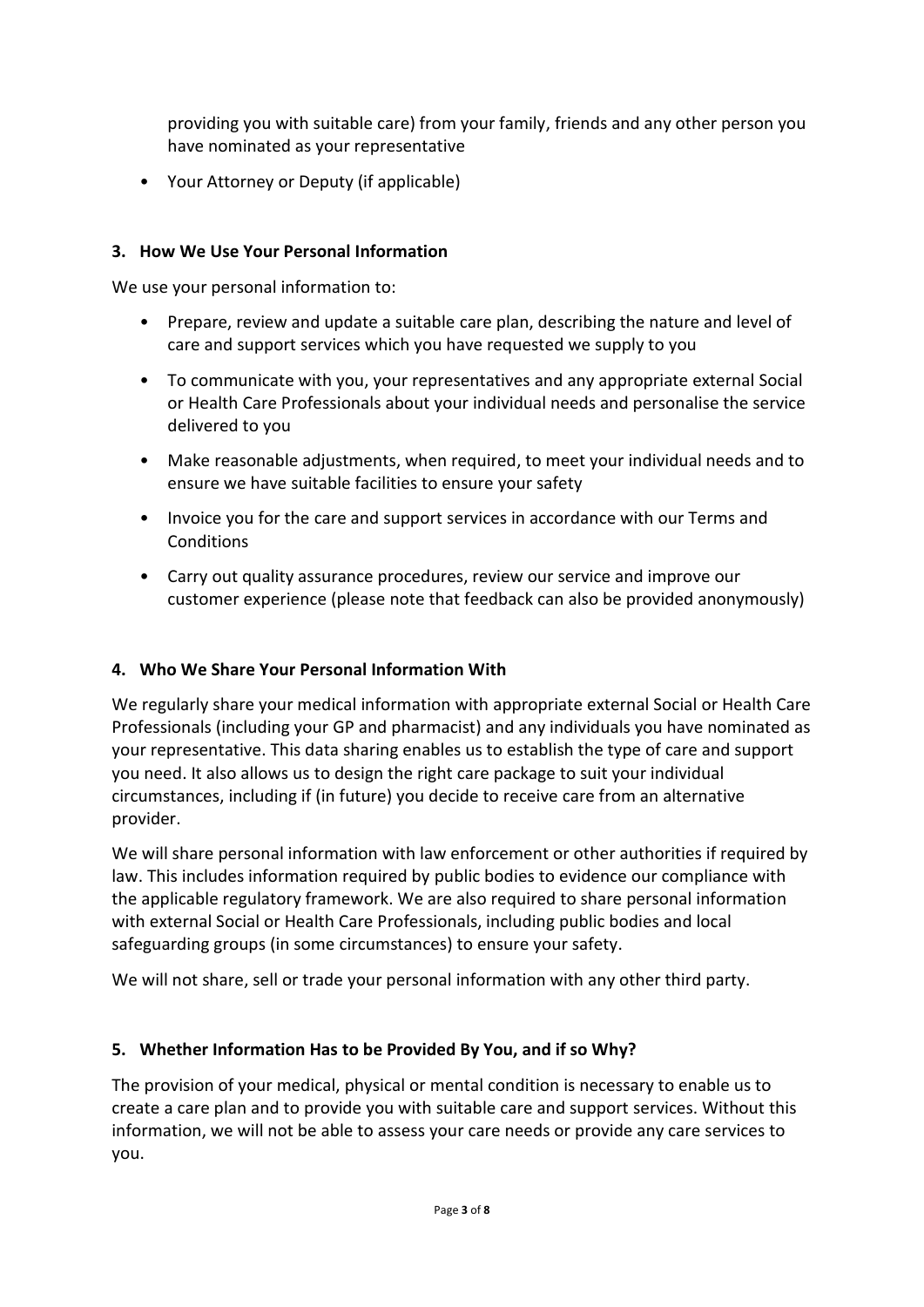The provision of your name, home address is required so that we can arrange a care worker to attend your home to deliver the services and so that we can invoice you for the fees.

We will inform you at the point of collecting information from you, whether you are required to provide the information to us.

### **6. How Long Your Personal Information Will Be Kept?**

- We will hold the personal information kept within your client file for 7 years as required by our insurers
- We will hold the personal information kept within our feedback procedure for 7 years so that we can identify trends and patterns in our service

#### **7. Reasons We Can Collect and Use Your Personal Information**

We rely on the following grounds within the GDPR as the lawful basis on which we collect and use your personal data and special category data (such as your health).

### • **Article 6(1)(b)**

Processing is necessary for the performance of our contracts to provide individuals with care and support services

#### • **Article 6(1)(c)**

Processing is necessary for us to demonstrate compliance with our regulatory framework and the law

# • **Article 9(2)(h)**

Processing is necessary for the provision of social care or the management of social care systems and services

#### **8. Your Rights**

Under the GDPR you have a number of important rights free of charge. In summary, those include rights to:

- Fair processing of information and transparency over how we use your use personal information
- Access to your personal information and to certain other supplementary information that this Privacy Notice is already designed to address
- Require us to correct any mistakes in your information which we hold
- Require the erasure (i.e. deletion) of personal information concerning you, in certain situations. **Please note that if you request to delete any of your personal information which we believe is necessary for us to comply with our contractual or**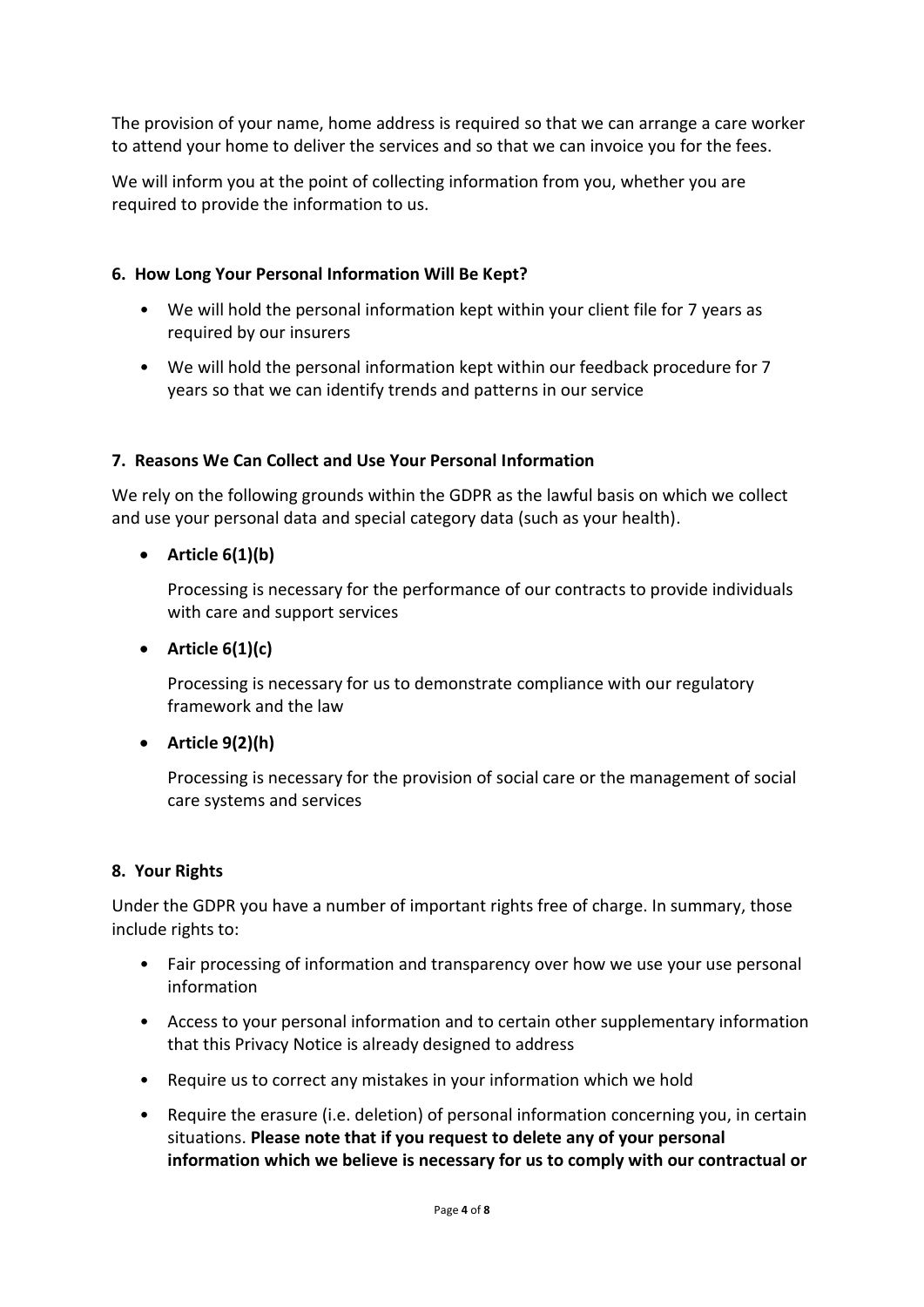**legal obligations, such information will only be used to fulfil our legal duties. This may affect our relationship with you and the services we supply you.**

- Receive the personal information concerning you which you have provided to us, in a structured, commonly used and machine-readable format and have the right to transmit those data to a third party in certain situations
- Object at any time to processing of personal information concerning you for direct marketing
- Object to decisions being taken by automated means which produce legal effects concerning you or similarly significantly affect you
- Object in certain other situations to our continued processing of your personal information
- Otherwise restrict our processing of your personal information in certain circumstances
- Claim compensation for damages caused by our breach of any data protection laws

For further information on each of those rights, including the circumstances in which they apply, see the Guidance from the UK Information Commissioner's Office (ICO) on individuals' rights under the General Data Protection Regulation.

#### **9. How to Contact Us**

If you would like to exercise any of those rights, please:

Email [enquiries@serentahomecare.co.uk](mailto:enquiries@serentahomecare.co.uk) or write to Caroline Million, Data Protection Officer Head Office, Serenta Homecare, 134 Archer Road, Sheffield, S8 0JZ

- Let us have enough information to identify you (eg your name and address)
- Let us have proof of your identity and address (a copy of your driving licence or passport and a recent utility or credit card bill)
- Let us know the information to which your request relates, including any account or reference numbers, if you have them

# **10. Keeping Your Personal Information Secure**

We have appropriate security measures in place to prevent personal information from being accidentally lost or used or accessed in an unauthorised way. We limit access to your personal information to those who have a genuine business need to know it. Those processing your information will do so only in an authorised manner and are subject to a duty of confidentiality.

We also have procedures in place to deal with any suspected data security breach. We will notify you and any applicable regulator of a suspected data security breach where we are legally required to do so.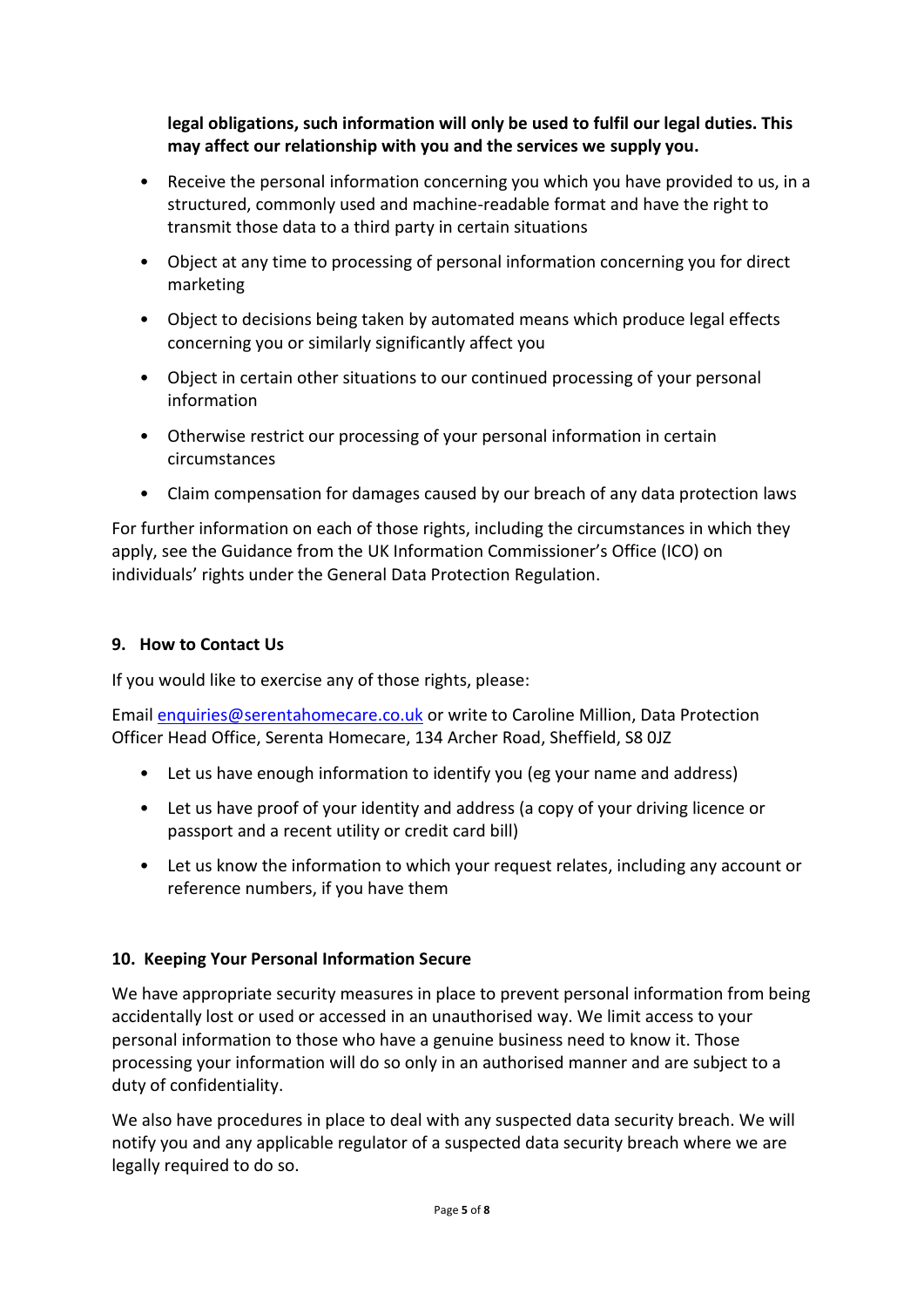If you want detailed information from Get Safe Online on how to protect your information and your computers and devices against fraud, identity theft, viruses and many other online problems, please visit www.getsafeonline.org. Get Safe Online is supported by HM Government and leading businesses.

### **11. How To Complain**

We hope that we can resolve any query or concern you raise about our use of your information.

The GDPR also gives you right to lodge a complaint with a supervisory authority, in particular in the European Union (or European Economic Area) state where you work, normally live or where any alleged infringement of data protection laws occurred. The supervisory authority in the UK is the Information Commissioner who may be contacted at https://ico.org.uk/concerns/ or telephone*:* 0303 123 1113*.*

### **12. Changes to this Privacy Notice**

This privacy notice was published on 17<sup>th</sup> May 2018.

We may change this privacy notice from time to time, when we do we will inform you via letter, email or in person.

#### **13. Do you Need Extra Help?**

If you would like this notice in another format (for example: audio, large print, braille) please contact us (see 'How to contact us' above).

#### **14. Cookies in Use on this Site and Your Privacy**

#### **14.1 What Are Cookies**

As is common practice with almost all professional websites this site uses cookies, which are tiny files that are downloaded to your computer, to improve your experience. This page describes what information they gather, how we use it and why we sometimes need to store these cookies. We will also share how you can prevent these cookies from being stored however this may downgrade or 'break' certain elements of the sites functionality.

For more general information on cookies see the Wikipedia article on HTTP Cookies.

#### **14.2 How We Use Cookies**

We use cookies for a variety of reasons detailed below. Unfortunately, in most cases there are no industry standard options for disabling cookies without completely disabling the functionality and features they add to this site. It is recommended that you leave on all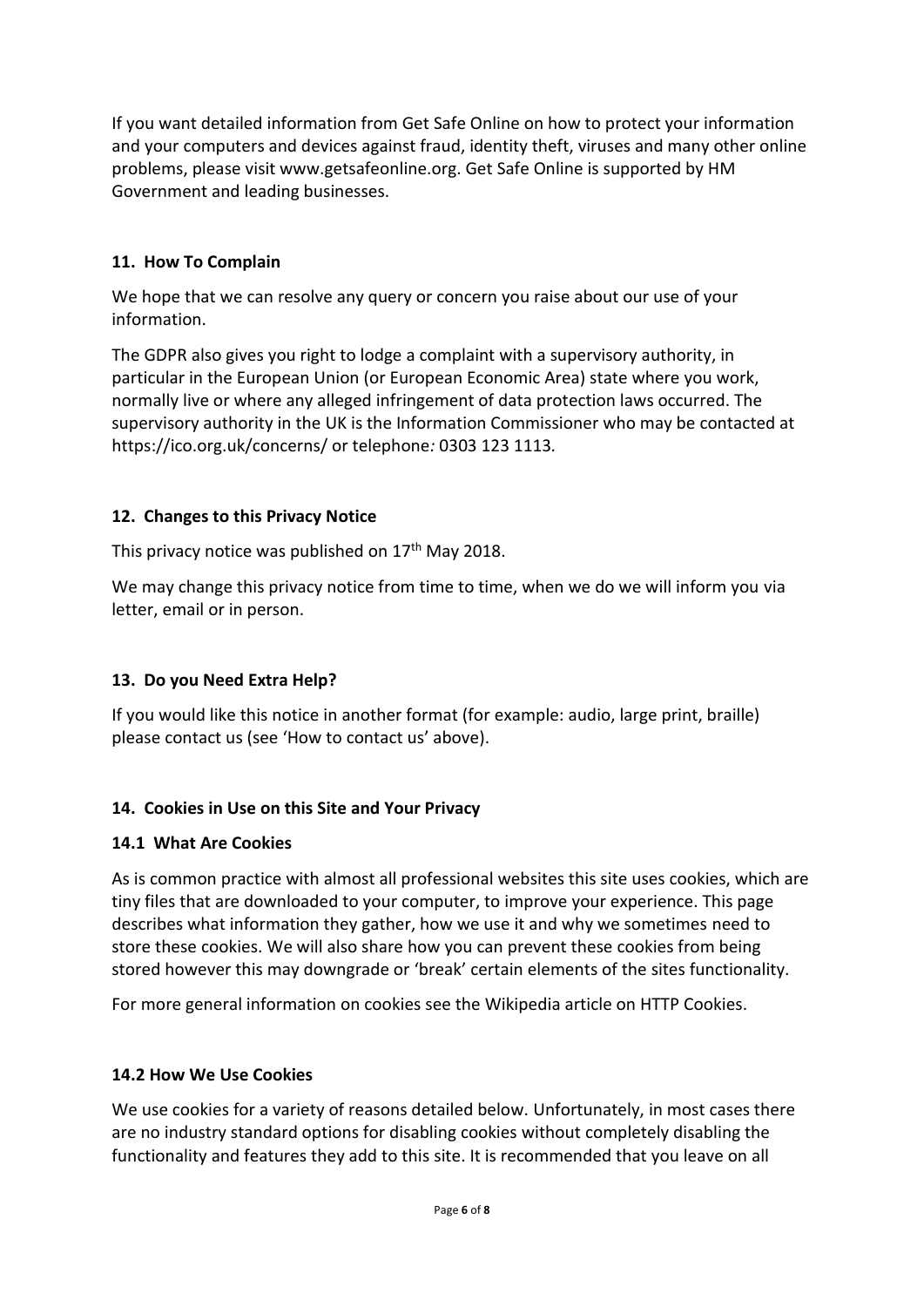cookies if you are not sure whether you need them or not in case they are used to provide a service that you use.

### **14.3 Disabling Cookies**

You can prevent the setting of cookies by adjusting the settings on your browser (see your browser Help for how to do this). Be aware that disabling cookies will affect the functionality of this and many other websites that you visit. Disabling cookies will usually result in also disabling certain functionality and features of this site. Therefore, it is recommended that you do not disable cookies.

#### **14.4 The Cookies We Set**

#### **Forms Related Cookies**

When you submit data to us through a form such as those found on contact pages or comment forms, cookies may be set to remember your user details for future correspondence.

#### **Third Party Cookies**

In some special cases we also use cookies provided by trusted third parties. The following section details which third party cookies you might encounter through this site.

- From time to time we test new features and make subtle changes to the way that the site is delivered. When we are still testing new features these cookies may be used to ensure that you receive a consistent experience whilst on the site whilst ensuring we understand which optimisations our users appreciate the most.
- We also use social media buttons and/or plugins on this site that allow you to connect with your social network in various ways. For these to work, the following social media sites including {Facebook, LinkedIn, Twitter, Instagram, Pinterest}, will set cookies through our site, which may be used to enhance your profile on their site or contribute to the data they hold for various purposes outlined in their respective privacy policies.